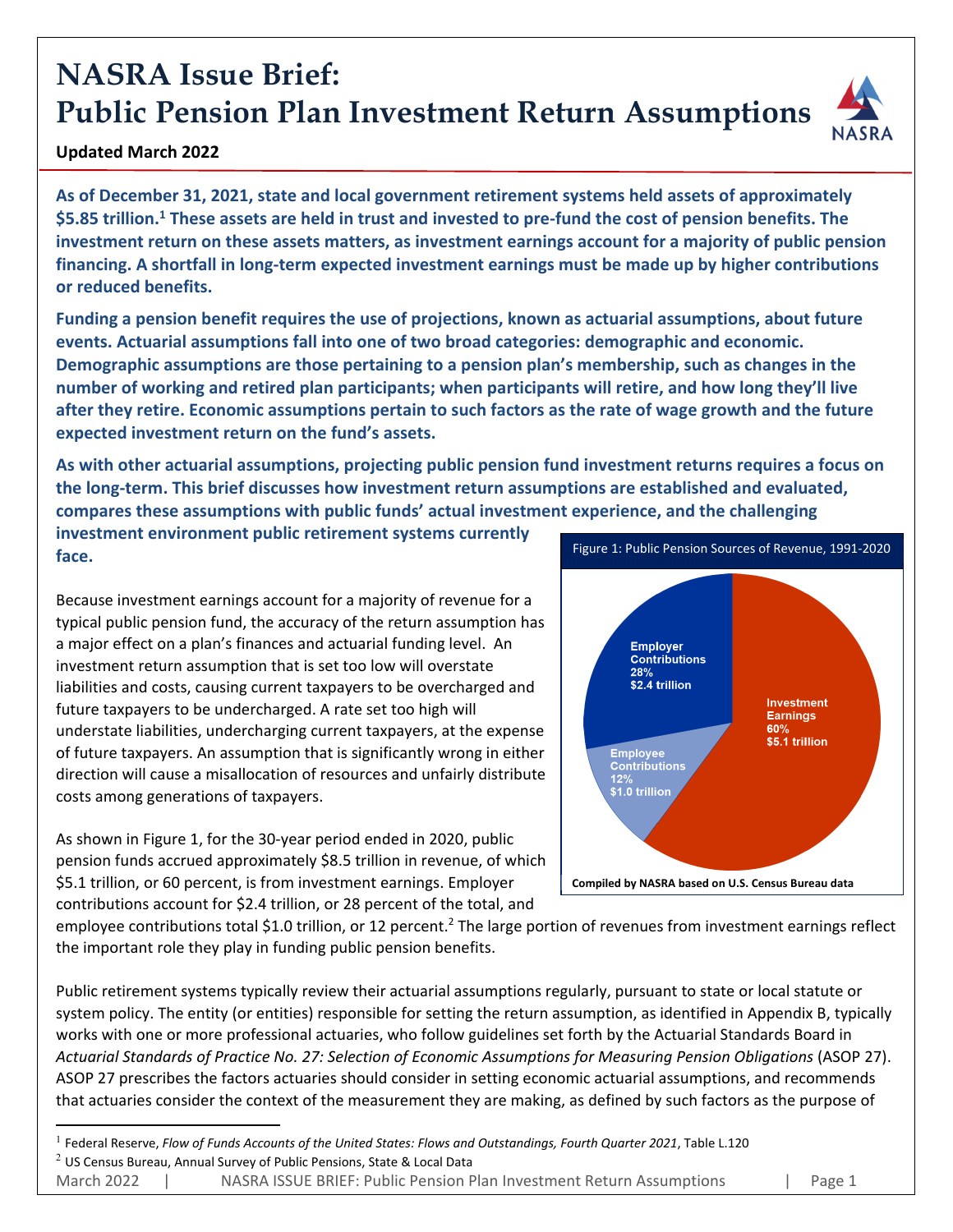

the measurement, the length of time the measurement period is intended to cover, and the projected pattern of the plan's cash flows.

ASOP 27 also advises that actuarial assumptions be reasonable, defined in subsection 3.6 as being consistent with five specified characteristics; and requires that actuaries consider relevant data, such as current and projected interest rates and rates of inflation; historic and projected returns for individual asset classes; and historic returns of the fund itself. For plans that remain open to new members, actuaries focus chiefly on a long investment horizon, i.e., 20 to 30 years, which is the length of a typical public pension plan's funding period. One key purpose for relying on a long timeframe is to promote the key policy objectives of cost stability and predictability, and intergenerational equity among taxpayers.

The investment return assumption used by public pension plans typically contains two components: inflation and the incremental return above the assumed rate of inflation, or the real rate of return. The sum of these components is the nominal rate of return, which is the rate that is most often used and cited. The system's inflation assumption typically is also used to develop other actuarial assumptions, such as the level of wage growth and, where relevant, assumed rates of cost-of-living adjustments (COLAs). Achieving an investment return approximately commensurate with the inflation rate normally is attainable by investing in high‐quality fixed income securities, such as US Treasuries.

The second component of the investment return assumption is the real rate of return, which is the return on investment after adjusting for inflation. The real rate of return is intended to reflect the return produced as a result of the risk taken by investing the assets. Achieving a return higher than the risk‐free rate requires taking some investment risk; for public pension funds, this risk takes the form of investments in assets such as public and private equities and real estate, which contain more risk than Treasury bonds.

Figure 2 illustrates the changes in the average nominal (non-inflationadjusted) return, the inflation assumption, and the resulting real rate of return assumption. As the chart shows, although the average nominal public pension fund investment return has been declining, because the average rate of assumed inflation has been dropping more quickly, the average real rate of return has risen, from 4.21 percent in FY 02 to 4.60 percent in FY 20. One factor that may be contributing to the higher real rate of return is public pension funds'



higher allocations to alternative assets, particularly private equities, which usually have a higher expected return than most other asset classes.

Figure 3 plots median public pension fund annualized investment returns for a range of periods ended December 31, 2021. Strong returns since 2020 helped raise annualized returns for all periods and especially the three‐ and five‐year periods.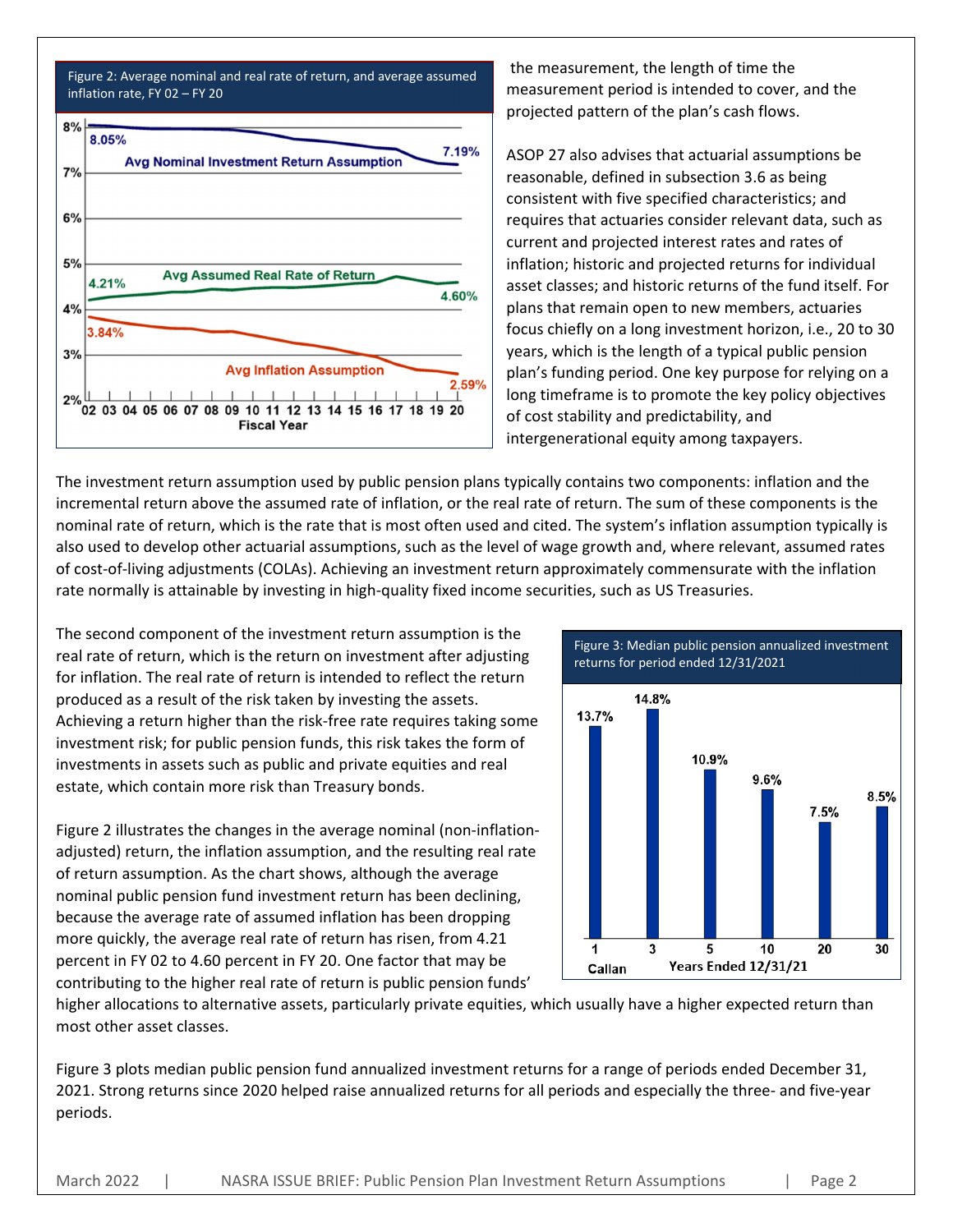

In the wake of the 2008‐09 capital market decline and Great Recession, global interest rates and inflation declined and have remained low by historic standards. These low interest rates have led to reductions in projected returns for most asset classes, which, in turn, has resulted in an unprecedented number of reductions in the assumed rate of return used by public pension plans. This trend is illustrated by Figure 4, which plots the distribution of investment return assumptions among a representative group of plans since 2001. Among the 131 plans measured, 102, or 78 percent, have reduced their assumed rate of return since fiscal year 2018, and all but two plans (98 percent) have done so since fiscal year 2010. As shown in Figure 5, these reductions have resulted in a decline in the average return assumption from 7.33 percent in FY 18 to 6.99 percent in FY 21. Appendix A lists the assumptions in use or adopted for future use by the 131 plans in this dataset, as of March 2022.

One challenging facet of setting the investment return assumption that has emerged more recently is a divergence between expected returns over the near term, i.e., the next five to 10 years, and over the longer term, i.e., 20 to 30 years<sup>3</sup>. Some investment return projections conclude that near-term returns will be lower than both historic norms and projected returns over longer timeframes. Because many near‐term projections calculated recently are well below the long‐term assumption most plans are using, some plans face the difficult choice of either maintaining a return

assumption that is higher than near‐term expectations or lowering their return assumption to reflect near‐term expectations.

If actual investment returns in the near‐term prove to be lower than historic norms, plans that maintain their long‐term return assumption risk experiencing a steady increase in unfunded pension liabilities and corresponding costs. Alternatively, plans that reduce their assumption in the face of diminished near‐term projections will experience an immediate increase unfunded liabilities and required costs. As a rule of thumb, a 25‐basis point reduction in the return assumption, such as from 7.5 percent to 7.25 percent, will increase the cost of a plan that has an automatic COLA, by three percent of pay (such as from 10 percent to 13 percent), and for a plan that does not have a COLA, by two percent of pay.



<sup>3</sup> Horizon Actuarial Services, "Survey of Capital Market Assumptions, 2021 Edition (August 2020) p4

March 2022 | NASRA ISSUE BRIEF: Public Pension Plan Investment Return Assumptions | Page 3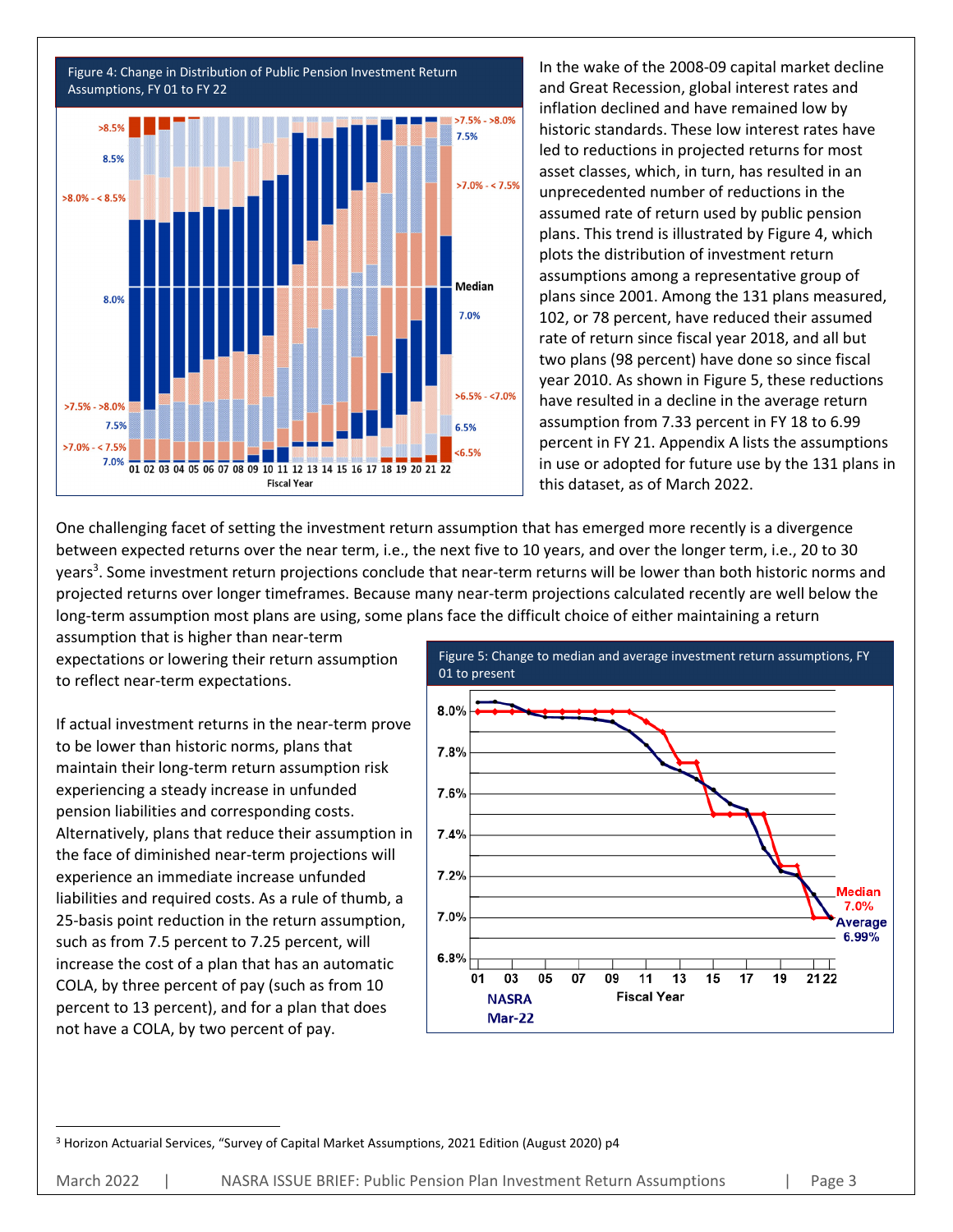#### **Conclusion**

The investment return assumption is the single most consequential of all actuarial assumptions in terms of its effect on a pension plan's finances. The sustained period of low interest rates since 2009, combined with lower projected returns for most asset classes, has caused many public pension plans to reduce their long-term expected investment returns. Absent other changes, a lower investment return assumption increases both the plan's unfunded liabilities and cost. The process for evaluating a pension plan's investment return assumption should include abundant input and feedback from investment experts and actuarial professionals, and should reflect consideration of the factors prescribed in actuarial standards of practice.

#### **See Also:**

- Financial Reporting for Pension Plans, Statement No. 67, Governmental Accounting Standards Board
- The Liability Side of the Equation Revisited, Missouri SERS, September 2006



### **Contact:**

Keith Brainard, Research Director, keith@nasra.org Alex Brown, Research Manager, alex@nasra.org National Association of State Retirement Administrators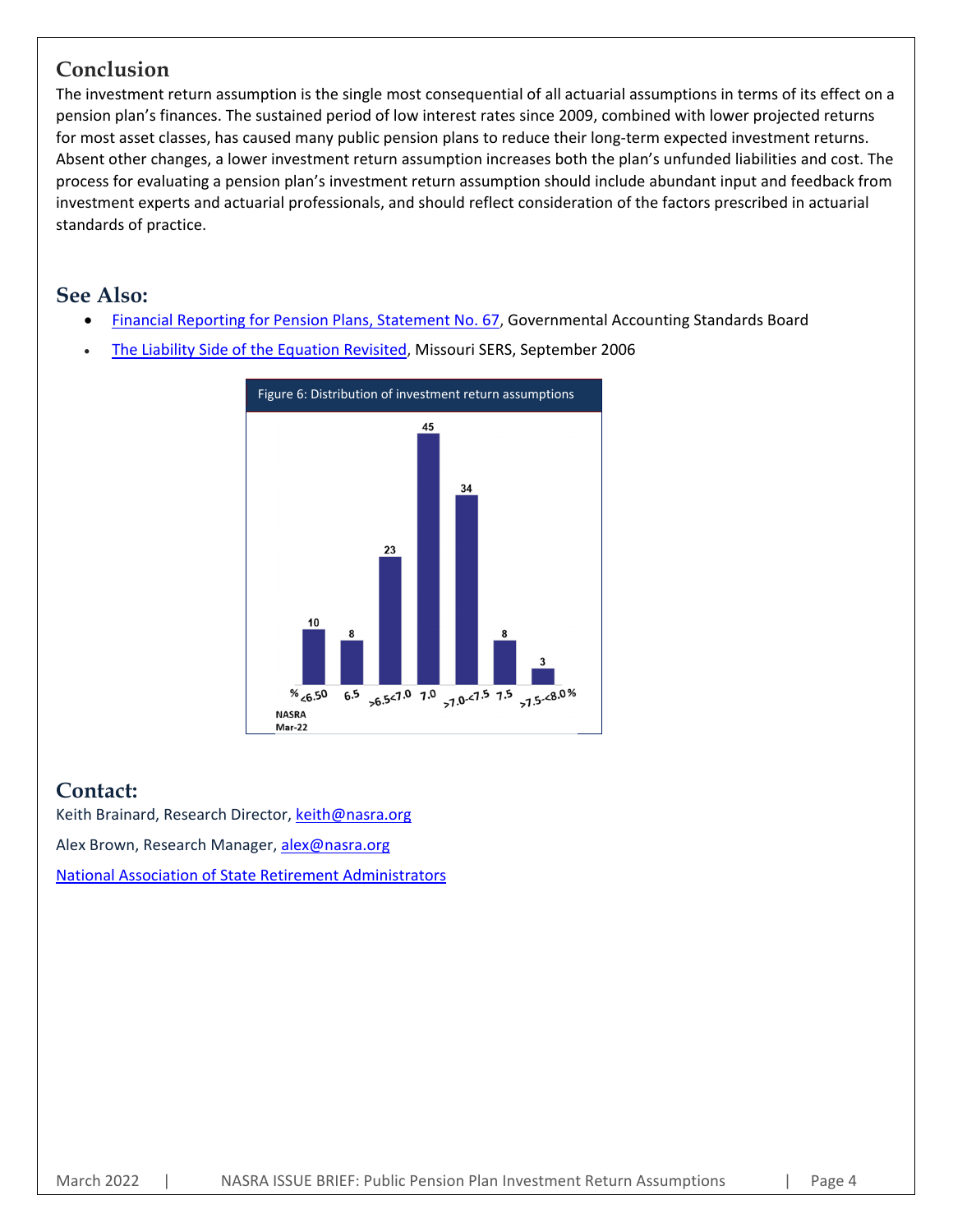## **Appendix A: Investment Return Assumption by Plan**

Figures reflect the nominal assumption in use, or announced for use, as of March 2022. This list of nominal investment return assumptions is updated at www.nasra.org/latestreturnassumptions

| Plan                             | Rate (%)                                  |
|----------------------------------|-------------------------------------------|
| Alabama ERS                      | 7.45                                      |
| Alabama Teachers                 | 7.45                                      |
| Alaska PERS                      | 7.38                                      |
| Alaska Teachers                  | 7.38                                      |
| Arizona Public Safety Personnel  | 7.30 <sup>1</sup>                         |
| Arizona SRS                      | 7.0                                       |
| Arkansas PERS                    | 7.15                                      |
| Arkansas State Highway ERS       | 7.50                                      |
| <b>Arkansas Teachers</b>         | 7.25                                      |
| California PERF <sup>2</sup>     | 6.8                                       |
| <b>California Teachers</b>       | 7.0                                       |
| Chicago Teachers                 | 6.75                                      |
| City of Austin ERS               | 7.0                                       |
| <b>Colorado Affiliated Local</b> | 7.0                                       |
| Colorado Fire & Police Statewide | 7.0                                       |
| Colorado Municipal               | 7.25                                      |
| Colorado School                  | 7.25                                      |
| Colorado State                   | 7.25                                      |
| <b>Connecticut SERS</b>          | 6.90                                      |
| <b>Connecticut Teachers</b>      | 6.90                                      |
| Contra Costa County              | 7.0                                       |
| DC Police & Fire                 | 6.50                                      |
| <b>DC Teachers</b>               | 6.50                                      |
| Delaware State Employees         | 7.0                                       |
| Denver Employees                 | 7.25                                      |
| Denver Public Schools            | 7.25                                      |
| <b>Fairfax County Schools</b>    | 7.25                                      |
| <b>Florida RS</b>                | 6.8                                       |
| Georgia ERS                      | 7.0                                       |
| Georgia Teachers                 | 7.25                                      |
| Hawaii ERS                       | 7.0                                       |
| <b>Houston Firefighters</b>      | 7.0                                       |
| <b>Idaho PERS</b>                | 6.30                                      |
| <b>Illinois Municipal</b>        | 7.25                                      |
| <b>Illinois SERS</b>             | 6.75                                      |
| <b>Illinois Teachers</b>         | 7.0                                       |
| <b>Illinois Universities</b>     | 6.50                                      |
| Indiana PERF                     | 6.25                                      |
| Indiana Teachers                 | 6.25                                      |
| <b>Iowa PERS</b>                 | 7.0                                       |
| <b>Kansas PERS</b>               | 7.75                                      |
| Kentucky County                  | 6.25                                      |
| Kentucky ERS <sup>3</sup>        | 5.25                                      |
| <b>Kentucky Teachers</b>         | 7.10                                      |
| March 2022                       | NASRA ISSUE BRIEF: Public Pension Plan Ir |

| Los Angeles County ERA                      | 7.0  |
|---------------------------------------------|------|
| Louisiana Parochial Employees               | 6.40 |
| Louisiana SERS <sup>4</sup>                 | 7.40 |
| Louisiana Teachers <sup>5</sup>             | 7.40 |
| Maine Local                                 | 6.50 |
| Maine State and Teacher                     | 6.50 |
| <b>Maryland PERS</b>                        | 6.80 |
| <b>Maryland Teachers</b>                    | 6.80 |
| <b>Massachusetts SERS</b>                   | 7.0  |
| <b>Massachusetts Teachers</b>               | 7.0  |
| Michigan Municipal                          | 7.35 |
| Michigan Public Schools <sup>6,7</sup>      | 6.80 |
| Michigan SERS <sup>7</sup>                  | 6.70 |
| Minnesota PERF                              | 7.50 |
| Minnesota State Employees                   | 7.50 |
| <b>Minnesota Teachers</b>                   | 7.50 |
| Mississippi PERS <sup>8</sup>               | 7.55 |
| Missouri DOT and Highway Patrol             | 7.0  |
| Missouri Local                              | 7.25 |
| <b>Missouri PEERS</b>                       | 7.50 |
| Missouri State Employees                    | 6.95 |
| <b>Missouri Teachers</b>                    | 7.30 |
| Montana PERS                                | 7.65 |
| <b>Montana Teachers</b>                     | 7.50 |
| Nebraska Schools <sup>9</sup>               | 7.20 |
| Nevada Police Officer and Firefighter       | 7.25 |
| Nevada Regular Employees                    | 7.25 |
| New Hampshire Retirement System             | 6.75 |
| New Jersey PERS <sup>10</sup>               | 7.30 |
| New Jersey Police & Fire <sup>10</sup>      | 7.30 |
| New Jersey Teachers <sup>10</sup>           | 7.30 |
| <b>New Mexico PERA</b>                      | 7.25 |
| <b>New Mexico Teachers</b>                  | 7.0  |
| New York City ERS                           | 7.0  |
| New York City Teachers                      | 7.0  |
| <b>New York State Teachers</b>              | 6.95 |
| North Carolina Local Government             | 6.50 |
| North Carolina Teachers and State Employees | 6.50 |
| North Dakota PERS                           | 7.0  |
| North Dakota Teachers                       | 7.25 |
| NY State & Local ERS                        | 5.90 |
| NY State & Local Police & Fire              | 5.90 |
| Ohio PERS                                   | 6.90 |
| Ohio Police & Fire                          | 7.50 |
| Ohio School Employees                       | 7.0  |
| nvestment Return Assumptions<br>Page 5      |      |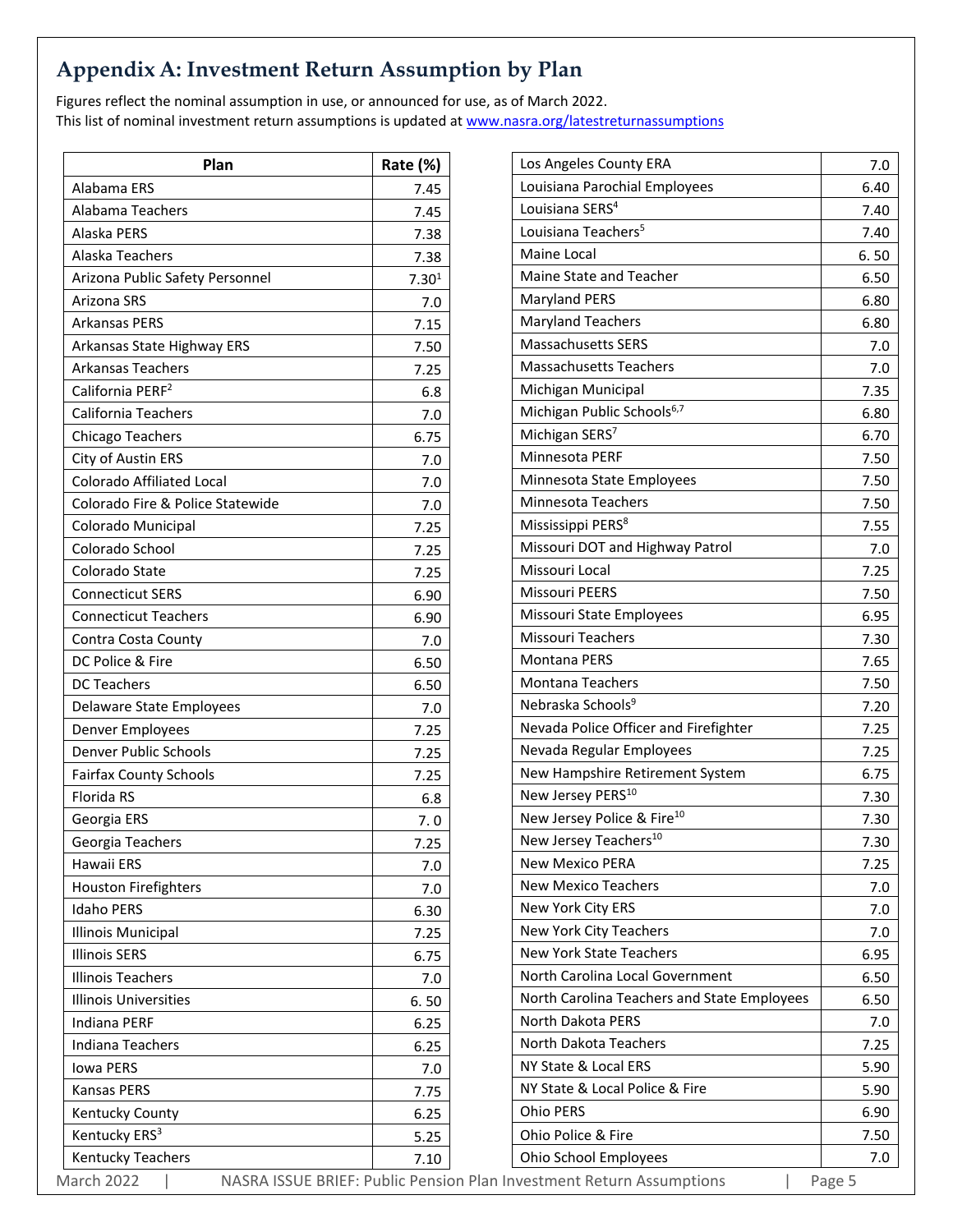| Ohio Teachers                      | 7.0  |
|------------------------------------|------|
| Oklahoma PERS                      | 6.50 |
| Oklahoma Teachers                  | 7.0  |
| <b>Orange County ERS</b>           | 7.0  |
| Oregon PERS                        | 6.90 |
| Pennsylvania School Employees      | 7.0  |
| Pennsylvania State ERS             | 7.0  |
| <b>Phoenix ERS</b>                 | 7.0  |
| <b>Rhode Island ERS</b>            | 7.0  |
| Rhode Island Municipal             | 7.0  |
| Richmond Retirement System         | 7.0  |
| San Diego City                     | 6.50 |
| San Diego County                   | 7.0  |
| San Francisco City & County        | 7.40 |
| South Carolina Police              | 7.0  |
| South Carolina RS                  | 7.0  |
| South Dakota RS                    | 6.50 |
| St. Louis School Employees         | 7.0  |
| St. Paul Teachers                  | 7.50 |
| <b>Texas County &amp; District</b> | 7.50 |
| Texas ERS                          | 7.0  |

| <b>Texas LECOS</b>                      | 7.0  |
|-----------------------------------------|------|
| <b>Texas Municipal</b>                  | 6.75 |
| <b>Texas Teachers</b>                   | 7.25 |
| <b>Tennessee Political Subdivisions</b> | 6.75 |
| <b>Tennessee State and Teachers</b>     | 6.75 |
| University of California                | 6.75 |
| Utah Noncontributory                    | 6.85 |
| <b>Vermont State Employees</b>          | 7.0  |
| <b>Vermont Teachers</b>                 | 7.0  |
| Virginia Retirement System              | 6.75 |
| Washington LEOFF Plan 1                 | 7.0  |
| Washington LEOFF Plan 2                 | 7.0  |
| <b>Washington PERS 1</b>                | 7.0  |
| Washington PERS 2/3                     | 7.0  |
| Washington School Employees Plan 2/3    | 7.0  |
| Washington Teachers Plan 1              | 7.0  |
| Washington Teachers Plan 2/3            | 7.0  |
| <b>West Virginia PERS</b>               | 7.25 |
| West Virginia Teachers                  | 7.25 |
| Wisconsin Retirement System             | 6.80 |
| <b>Wyoming Public Employees</b>         | 6.80 |

- 1. The Arizona Public Safety Personnel Retirement System administers a plan for public safety personnel comprised of three tiers depending on participants' date of hire. The rate shown applies to Tiers 1 & 2. The investment return assumption used for Tier 3 is 7.0%.
- 2. In February 2017 the CalPERS Board adopted a risk mitigation policy, effective beginning FY 2021, that calls for a reduction in the system's investment return assumption commensurate with the pension fund achieving a specified level of investment return. Details are available online: https://www.calpers.ca.gov/docs/board‐agendas/201702/financeadmin/item‐9a‐02.pdf.
- 3. The Kentucky ERS is composed of two plans: Hazardous and Non‐Hazardous. The rate shown applies to the plan's Non‐ Hazardous plan, which accounts for more than 90 percent of the Kentucky ERS plan liabilities. The investment return assumption used for the Hazardous plan is 6.25 percent.
- 4. LASERS is reducing its discount rate from 7.40% to 7.25% effective July 1, 2022. The discount rate used to determine the FY 2021/2022 funding requirement is 7.40%, which is net of gain‐sharing. The investment return assumption differs from the discount rate because of the effective cost of providing potential future ad hoc postretirement benefit increases, or gain‐ sharing. The investment return assumption, which includes gain‐sharing, is currently 7.75%, reducing to 7.60% in FY 23. The TRS of Louisiana is reducing its discount rate from 7.40% to 7.25%, effective July 1, 2022. The investment return assumption differs from the discount rate because of the effective cost of providing potential future ad hoc postretirement benefit increases, or gain‐sharing. The investment return assumption, which includes gain‐sharing, is currently 7.75%, reducing to 7.60% in FY 23.The Michigan Public School Employees' Retirement System administers three plans: a defined benefit plan and two hybrid plans (Pension Plus and Pension Plus 2). The rate shown applies to the defined benefit plan and the Pension Plus Plan. The investment return assumption used for the Pension Plus 2 plan is 6.0 percent.
- 5. In August 2017 the Michigan SERS and PSERS adopted a dedicated investment gains policy that calls for a reduction in the assumed rate of return in years when investment earnings exceed the assumed rate of return. The size of the reduction depends on the level of investment return. More details are available here: https://www.nasra.org//Files/Topical%20Reports/Actuarial/MI%20Dedicated%20Gains%20policy.pdf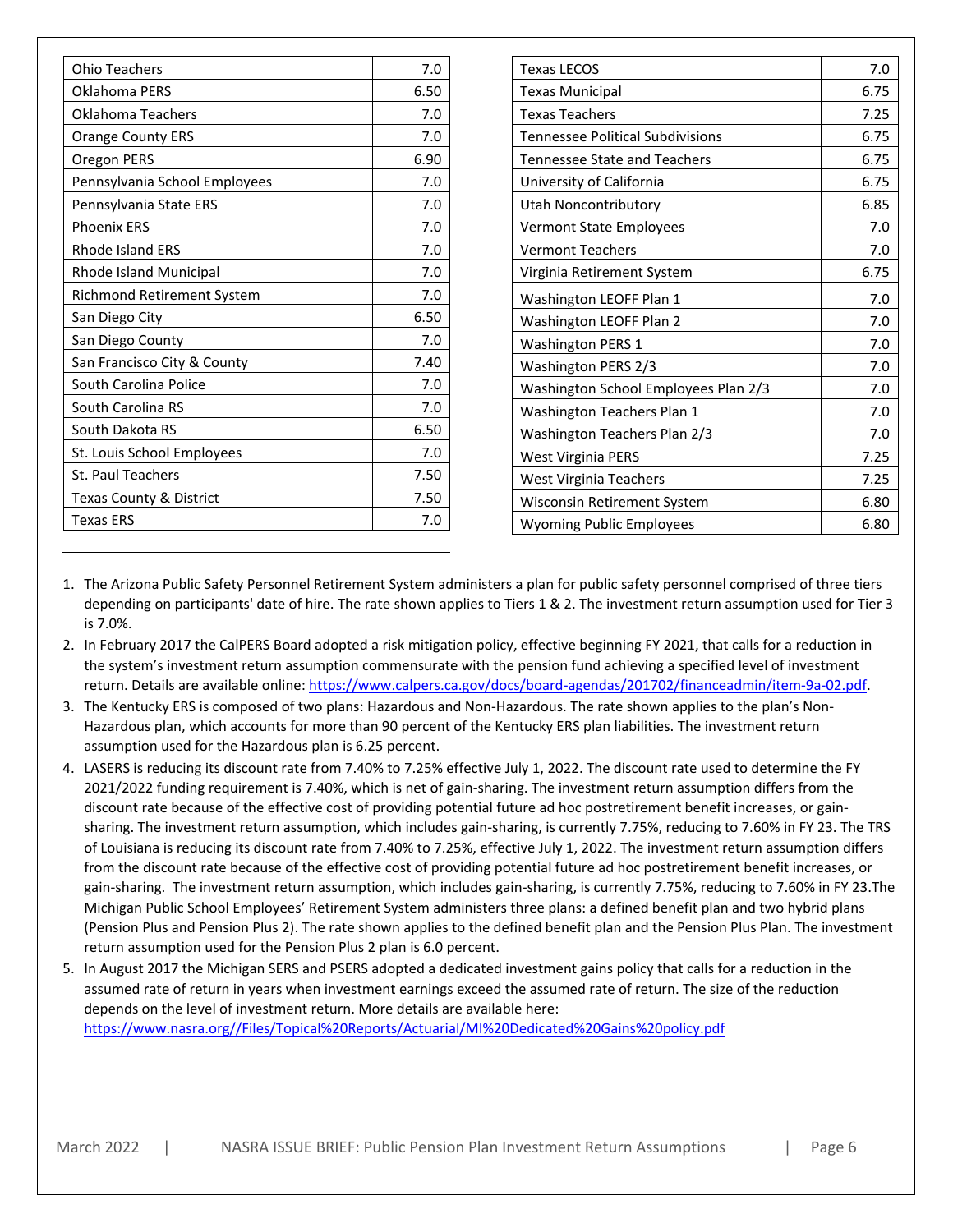- 6. A 2019 amendment to the Mississippi PERS funding policy stipulates that the investment return assumption will be reduced until it reaches the rate recommended by the actuary in the most recent experience study using investment gains based on the following parameters:
	- a. 2% excess return over assumed rate, lower assumption by 5 basis points
	- b. 5% excess return over assumed rate, lower assumption by 10 basis points
	- c. 8% excess return over assumed rate, lower assumption by 15 basis points
	- d. 12% excess return over assumed rate, lower assumption by 20 basis points
- 7. The assumed rate of return for the Nebraska School Retirement System will decline by 10 basis points each year until reaching 7.0 percent effective FY 24.
- 8. The assumed rate of return for the New Jersey PERS, Police & Fire, and Teachers plans is scheduled to decrease to 7.0 percent effective FY 23.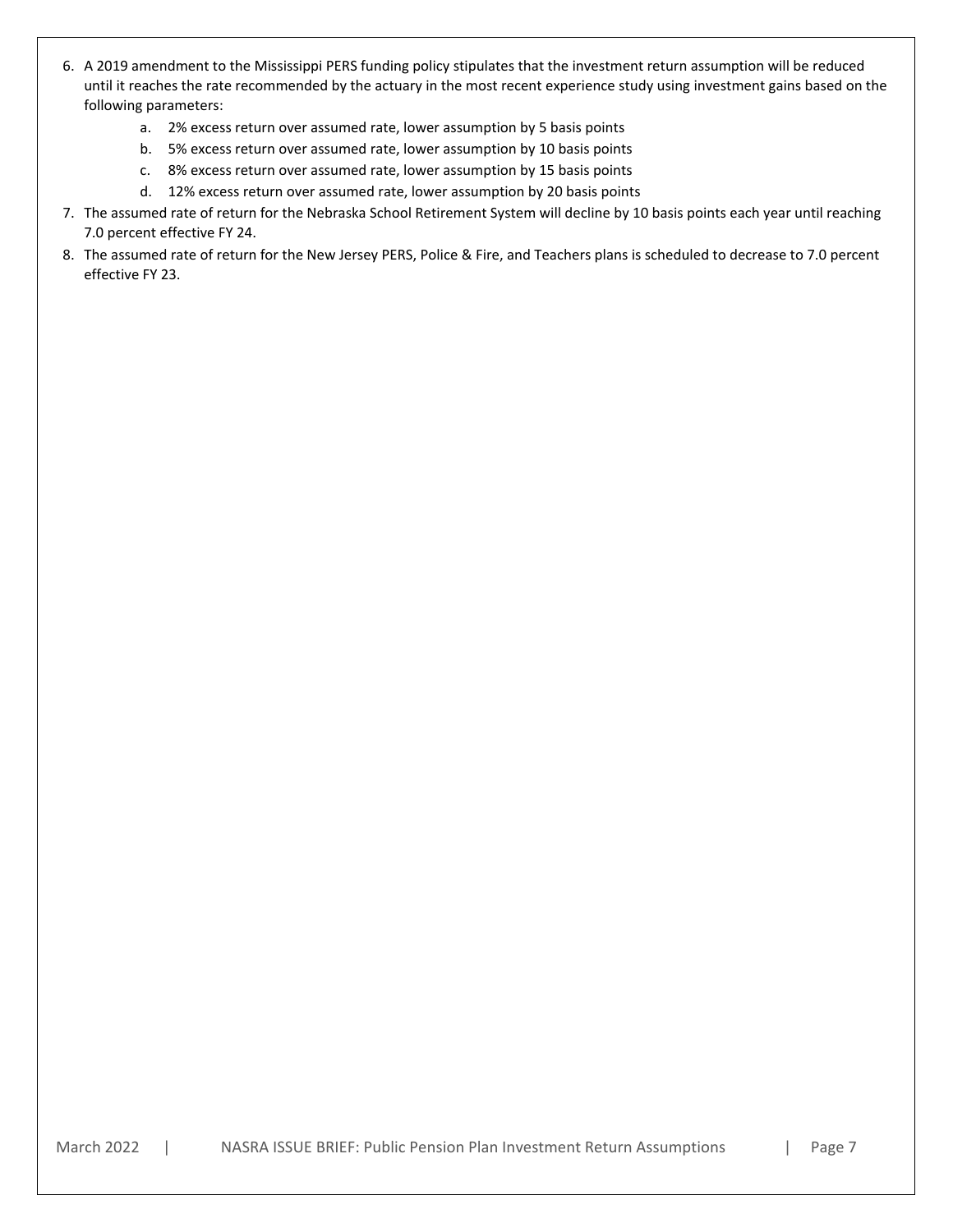## **Appendix B: Entity Responsible for Setting Investment Return Assumption for Selected State Plans**

| <b>State</b>           | <b>System</b>                                       | <b>Investment Return Assumption Set By</b>                                                                                                         |
|------------------------|-----------------------------------------------------|----------------------------------------------------------------------------------------------------------------------------------------------------|
| AK                     | Alaska Public Employees Retirement System           | Alaska Retirement Management Board                                                                                                                 |
| AK                     | Alaska Teachers Retirement System                   | Alaska Retirement Management Board                                                                                                                 |
| AL                     | Retirement Systems of Alabama                       | Retirement board                                                                                                                                   |
| AR                     | Arkansas Public Employees Retirement System         | Retirement board                                                                                                                                   |
| AR                     | Arkansas State Highway Employees' Retirement System | Retirement board                                                                                                                                   |
| AR                     | Arkansas Teachers Retirement System                 | Retirement board                                                                                                                                   |
| AZ                     | Arizona Public Safety Personnel Retirement System   | Retirement board                                                                                                                                   |
| $\mathbf{A}\mathbf{Z}$ | Arizona State Retirement System                     | Retirement board                                                                                                                                   |
| CA                     | California Public Employees Retirement System       | Retirement board                                                                                                                                   |
| CA                     | California State Teachers Retirement System         | Retirement board                                                                                                                                   |
| $\rm CO$               | Colorado Public Employees Retirement Association    | Retirement board                                                                                                                                   |
| CO                     | Fire & Police Pension Association of Colorado       | Retirement board                                                                                                                                   |
| <b>CT</b>              | Connecticut State Employees Retirement System       | <b>State Employees Retirement Commission</b>                                                                                                       |
| <b>CT</b>              | <b>Connecticut Teachers Retirement Board</b>        | Retirement board                                                                                                                                   |
| DC                     | District of Columbia Retirement Board               | Retirement board                                                                                                                                   |
| DE                     | Delaware Public Employees Retirement System         | Retirement board                                                                                                                                   |
| FL                     | Florida Retirement System                           | FRS Actuarial Assumption Estimating Conference <sup>1</sup>                                                                                        |
| GA                     | Georgia Employees Retirement System                 | Retirement board                                                                                                                                   |
| GA                     | Georgia Teachers Retirement System                  | Retirement board                                                                                                                                   |
| HI                     | Hawaii Employees Retirement System                  | Retirement board                                                                                                                                   |
| IA                     | Iowa Public Employees Retirement System             | <b>IPERS</b> Investment Board                                                                                                                      |
| ID                     | Idaho Public Employees Retirement System            | Retirement board                                                                                                                                   |
| IL                     | Illinois State Universities Retirement System       | Retirement board                                                                                                                                   |
| IL                     | Illinois State Employees Retirement System          | Retirement board                                                                                                                                   |
| IL                     | Illinois Municipal Retirement Fund                  | Retirement board                                                                                                                                   |
| IL                     | Illinois Teachers Retirement System                 | Retirement board                                                                                                                                   |
| IN                     | Indiana Public Retirement System                    | Retirement board                                                                                                                                   |
| <b>KS</b>              | Kansas Public Employees Retirement System           | Retirement board                                                                                                                                   |
| KY                     | Kentucky Retirement Systems                         | Retirement board                                                                                                                                   |
| KY                     | Kentucky Teachers Retirement System                 | Retirement board                                                                                                                                   |
| LA                     | Louisiana State Employees Retirement System         | Retirement board                                                                                                                                   |
| LA                     | Louisiana Parochial Employees' Retirement System    | Retirement board                                                                                                                                   |
| LA                     | Louisiana Teachers Retirement System                | Retirement board                                                                                                                                   |
| MA                     | Massachusetts State Employees Retirement System     | Collaborative between the legislature, state treasurer,<br>governor, and the Massachusetts Public Employee<br>Retirement Administration Commission |
| MA                     | Massachusetts Teachers Retirement Board             | Collaborative between the legislature, state treasurer,<br>governor, and the Massachusetts Public Employee<br>Retirement Administration Commission |
| MD                     | Maryland State Retirement and Pension System        | Retirement board                                                                                                                                   |
| ME                     | Maine Public Employees Retirement System            | Retirement board                                                                                                                                   |
| MI                     | Michigan Public School Employees Retirement System  | Retirement board                                                                                                                                   |
| MI                     | Michigan State Employees Retirement System          | Retirement board                                                                                                                                   |
| MI                     | Municipal Employees' Retirement System of Michigan  | Retirement board                                                                                                                                   |
| MN                     | Minnesota Public Employees Retirement Association   | Legislature                                                                                                                                        |
| MN                     | Minnesota State Retirement System                   | Legislature                                                                                                                                        |
| MN                     | Minnesota Teachers Retirement Association           | Legislature                                                                                                                                        |
|                        |                                                     |                                                                                                                                                    |

March 2022 | NASRA ISSUE BRIEF: Public Pension Plan Investment Return Assumptions | Page 8